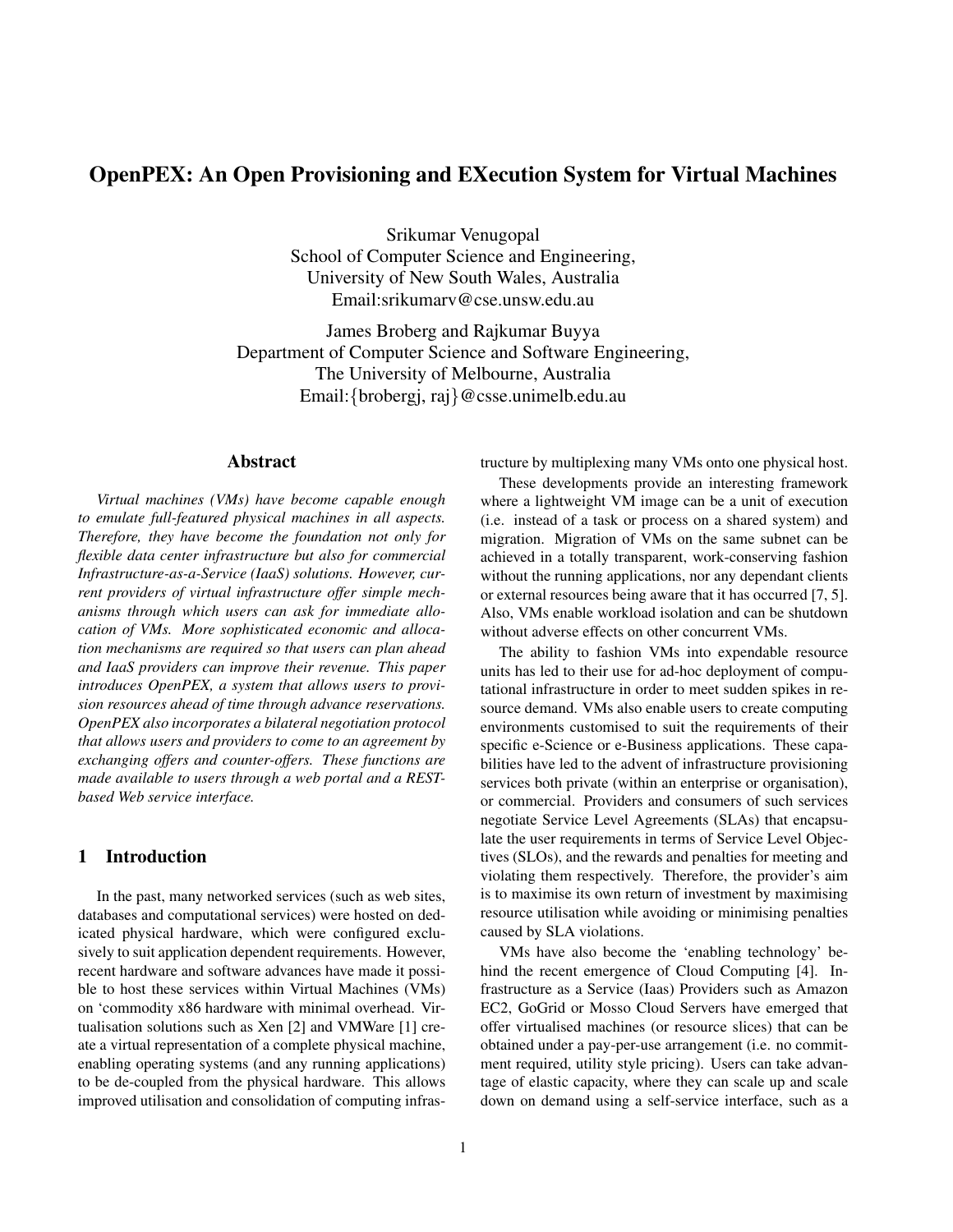Web Service or Web Portal. The resources themselves (such as compute and storage) are highly abstracted or virtualised.

However, IaaS service models are evolving and currently, most providers operate on a lease model – the users pay for the time the VM was active. Also, the choices available to the user in terms of specifying requirements are limited. Such models do not allow for more flexible strategies where the user can reduce both his costs and risk by booking his resources in advance. An advance reservation provides a guaranteed allocation of the resources at the needed time to the consumer and helps the provider plan capacity requirements better. However, advance reservations induce new challenges in resource management and require new architectures for realisation. In this paper, we introduce Open-PEX, a utility-based virtual infrastructure manager that enables users to reserve VM instances in advance. OpenPEX also offers a bilateral negotiation protocol that allows users and providers to exchange offers and counter-offers, and come to an agreement that is mutually beneficial. In the next section, we distinguish the contributions of OpenPEX from the state-of-the-art. Section 3 discusses the design and implementation of OpenPEX at length. Section 4 discusses the Web Service interface to OpenPEX and finally, we conclude the paper with details on our future plans for the system.

### 2 Related Work

Virtual Machine technology has become an essential enabling technology of Cloud Computing environments. Cloud Computing is a style of computing where resources can be obtained in a pay-per-use manner (no commitment, utility pricing). Such resources have elastic capacity, where they can be scaled up and down on demand. Resources are highly abstracted and virtualised, and can be obtained via a self-service interface.

VMs are highly attractive to manage resources in such environments as they improve utilisation by multiplexing many VMs on one physical host (consolidation), allow agile deployment and management of services, provide on demand cloning, (live) migration and checkpoint which improves reliability. Furthermore, a VM can be a selfcontained unit of execution and migration. As such, effective management of VMs and Virtual Machine infrastructure is critical for any Cloud Computing Infrastructure as a Service (IaaS) provider.

#### 2.1 Public IaaS Cloud Services

Amazon Elastic Compute Cloud (EC2) is an IaaS service that provides resizable compute capacity in the cloud. These services can be leveraged via Web Services (SOAP or REST),a web-based AWS Management Console or the EC2 Command Line Tools. The Amazon service provides hundreds of pre-made AMIs (Amazon Machine Image), giving users a wide choice of operating systems (i.e. Windows or Linux) and pre-loaded software. Instances come in different sizes, from Standard Instances (S, L, XL), which have proportionally more RAM than CPU, to High CPU Instances (M, XL), which have proportionally more CPU than RAM. A user can deploy these instances in two different regions, US-East and EU-West Regions, with EU instances costing more per hour than their US counterparts.

Amazon EC2 provides an alternative to it's on-demand instances, known as a *reserved instance*. This facility offers a number of benefits over simply requesting instances on demand, as it provides a lower per-hour rate, and provides assurances that any reserved instance you launch is guaranteed to succeed (provided you have booked them in advance). That is, users of such instances should not be affected by any transient limitations in EC2 capacity.

### 2.2 Private IaaS Cloud Platforms

Many different platforms exist to assist with the deployment and management of virtual machines on a virtualised cluster (i.e. a cluster running Virtual Machine software). Such platforms are often referred to as 'Private Clouds', as they can bring the benefits of Cloud Computing (such as elasticity, dynamic provisioning and multiplexing workloads onto fewer machines) into local clusters.

Eucalyptus [9, 8] is an open-source (BSD-licensed) software infrastructure for implementing Infrastructure as a Service (IaaS) Compute Cloud on commodity hardware. Eucalyptus is notable by offering a Web Service interface that is fully Amazon Web Services (AWS) API compliant. Specifically, it emulates Amazon's Elastic Compute Cloud (EC2), Simple Storage Service (S3) and Elastic Block Store (EBS) services at the API level. However, as the implementation details of Amazon's services are not published, Eucalyptus' internal implementation would differ.

OpenNebula [11] is an open-source Virtual Infrastructure management software that supports dynamic resizing, partitioning and scaling of computing resources. OpenNebula can be deployed in a private, public or hybrid Cloud models. The OpenNebula software turns an existing cluster into private cloud, which can be used privately or can expose service to public via XML-RPC Web Services. The integration of Cloud plugins (EC2, GoGrid) enable hybrid model, where you can mix and match private and public resources. Haizea [11] has extended OpenNebula further, allowing resource providers to lease their resources using sophisticated leasing arrangements, instead of only providing on-demand VMs like most other IaaS services.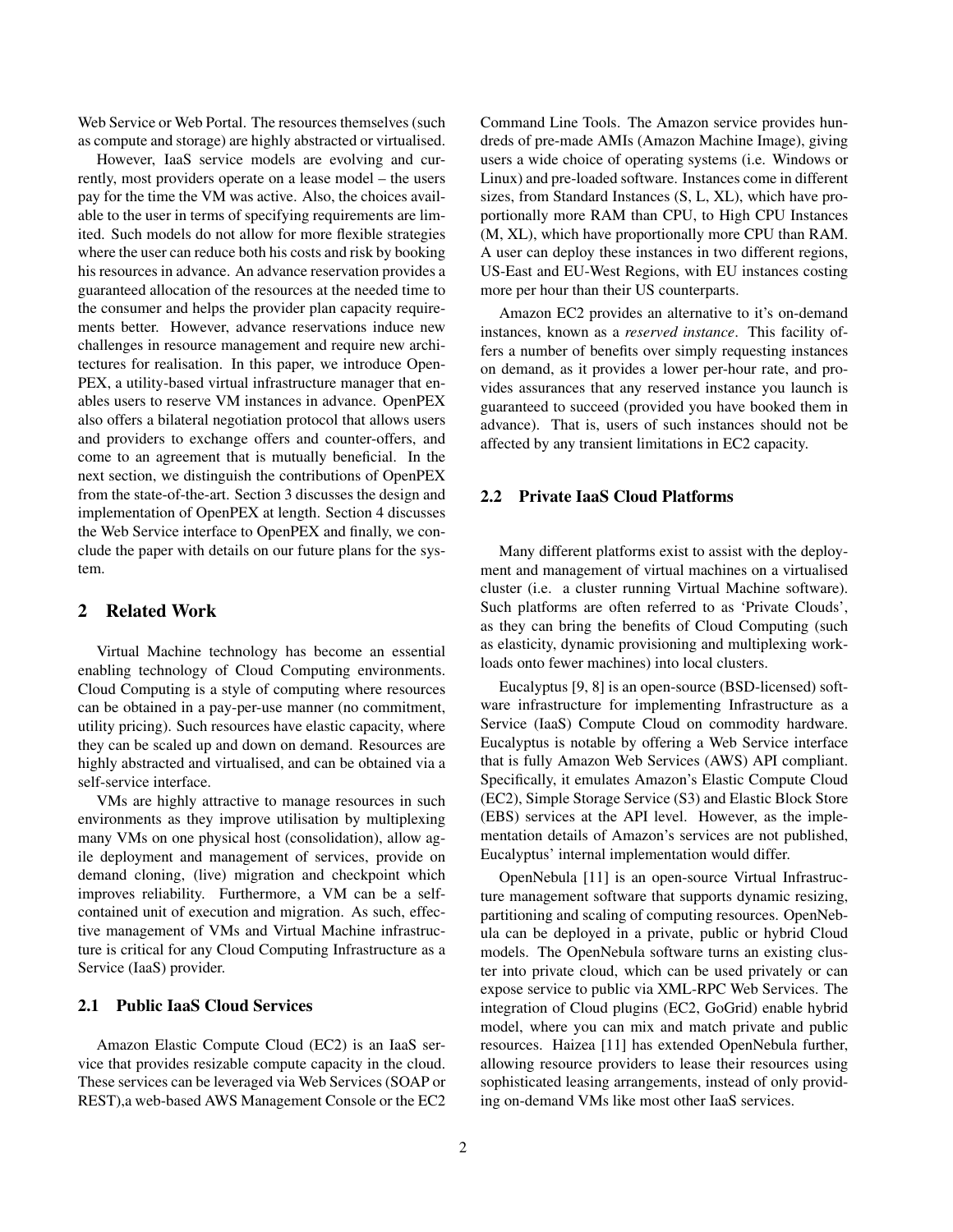#### 2.3 Issues with existing solutions

With the exception of OpenNebula (when used in conjunction with the Haizea extension) and Amazon EC2 (when used with Reserved Instances), none of the above public or private platforms offer the ability to perform an Advanced Reservation of computing resources, rather they only supply on-demand capacity on a best-effort basis (i.e. if adequate resources are available). Furthermore, none of these platforms provide an alternate offer (that is, a modified offering that can satisfy a users request that may differ from their initial request) in the event that the system cannot satisfy a user's specific request for resources.

Whilst Haizea supports a form of Advanced Reservation (which it denotes as *advanced reservation leases*), if the request cannot be satisfied there is no recourse - the request will be rejected. Under the same circumstances, the Open-PEX system enacts a bilateral negotiation protocol that allows users and providers to come to an agreement by exchanging offers and counter-offers, so a user's advanced reservation request can be satisfied.

Amazon EC2 offers its own variation on the notion of Advanced Reservation with its Reserved Instances product. However, you need to purchase a Reserved Instance for every instance you wish to guarantee to be available at some point in the future. This essentially requires the end user to forecast exactly how many they will require in advance. Acquisition of Reserved Instance is not instantaneous either, in the authors' experience a request for an Reserved Instance has taken more than an hour on previous occasions.

#### 2.4 Utility Computing Platforms

With increasing popularity and usage, large Grid installations are facing new problems, such as excessive spikes in demand for resources coupled with strategic and adversarial behaviour by users. Traditional Grid resource management techniques did not ensure fair and equitable access to resources in many systems. Traditional metrics (throughput, waiting time, slowdown) failed to capture the more subtle requirements of users. There were no incentives for users to be flexible about resource requirements or job deadlines, nor provisions to accommodate users with urgent work.

In such systems, users assign a "utility" value to their jobs, where utility is a fixed or time-varying valuation that captures various QoS constraints (deadline, importance, satisfaction). The valuation is amount they are willing to pay a service provider to satisfy demands. Service providers attempt to maximise their own utility, where utility may directly correlate with their profit. Providers can prioritise high yield (i.e. profit per unit of resource) user jobs, and shared Grid systems are then viewed as a marketplace, where users compete for resources based on the perceived utility / value of their jobs. Further information and comparison of these utility computing environments are available in extensive survey of these platforms [3].



**Figure 1. The OpenPEX Resource Manager.**

# 3 OpenPEX

OpenPEX was constructed around the notion of using advance reservations as the primary method for allocating VM instances. The use case followed here is of a user who, either through a web portal or through the web service makes a reservation for any number of instances of a Virtual Machine that have to be started at a specific time and have to last for a specific duration. The VM is described by a template that is already registered in the system. If the request can be satisfied for the price asked for by the user, then OpenPEX creates the reservation, else it creates a counteroffer with an alternate time interval where the request can be accommodated. The counter offer may also instead specify a different price for the original time interval. Once the reservations have been finalised, the user can chose to activate the reservation or have OpenPEX automatically start the instances when required.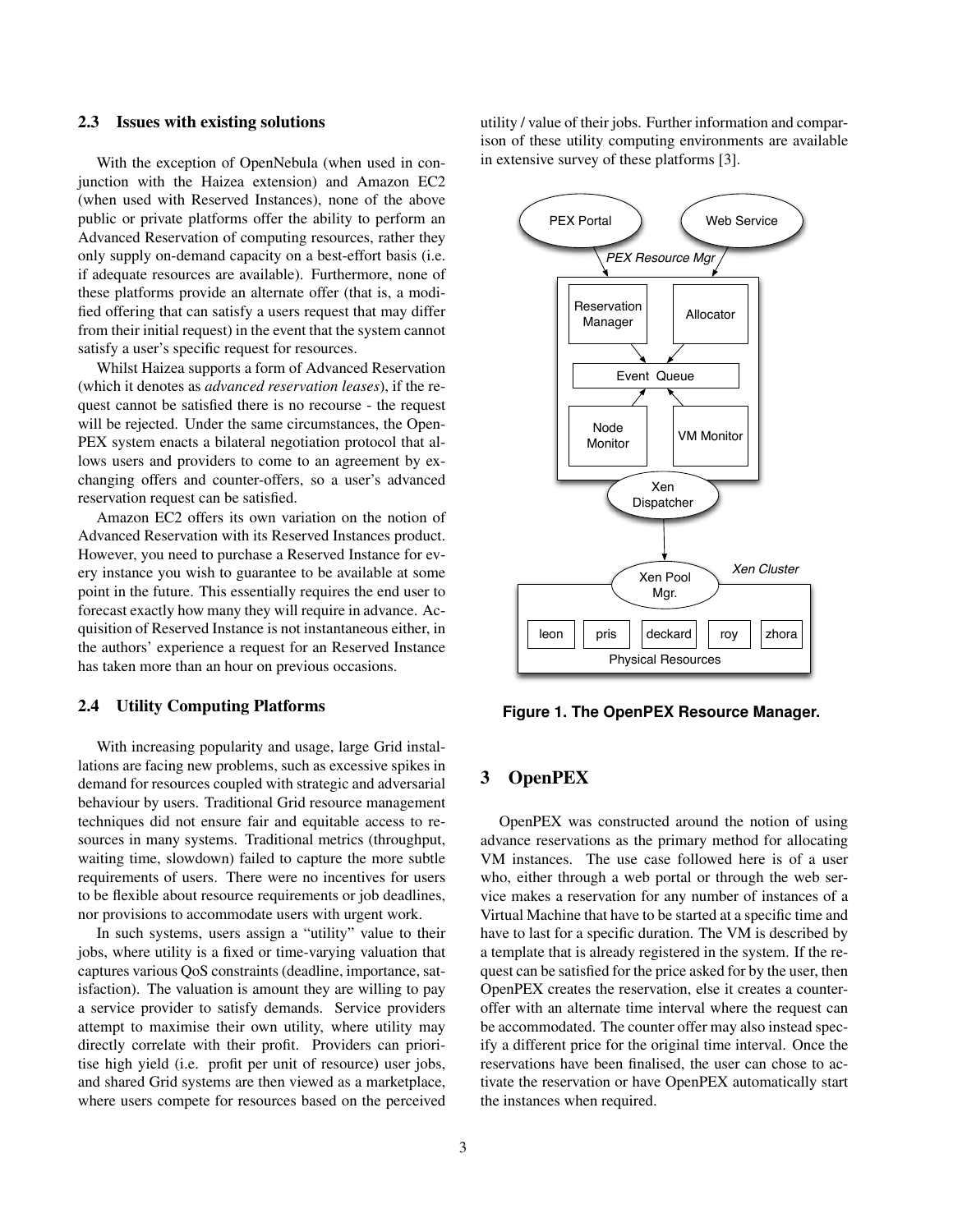These requirements motivate a resource management system that is able to manage physical nodes in such a manner that it maintains the capacity to satisfy as many advance reservation requests as possible. Such adaptive management may be enabled by a variety of techniques including load forecasting, migrating existing VMs to other resources, or/and suspending some of the VMs in order to increase the available resource share.

Figure 1 shows the architecture of the OpenPEX Resource Manager. The Resource Manager has the following components:

- Reservation Manager This component interacts with the users through the portal or the web service, and receives incoming requests. It examines them to check whether they are feasible according to the reservation policy employed, and creates counter-offers when required.
- Allocator Manages the allocation of VMs to physical nodes. The allocator's roles are to: create capacity for new VMs by triggering migration of existing VMs to other nodes, or by suspending long running VMs; to identify physical nodes on which reservations can be activated; and to react to events such as the loss of a physical node.
- Node Monitor Monitors the health and load of the physical nodes.
- VM Monitor Monitors the health of the VMs that have been started in OpenPEX. It detects events such as a VM shut down by a user from the inside, a VM suddenly crashing, or a VM being unresponsive.
- Dispatcher Interacts with the virtual machine manager or the hypervisor on the physical nodes. It relays commands such as create, start or shutdown a VM to the virtual machine manager. The dispatcher is the only component that is specific to the underlying virtual machine manager, the rest of OpenPEX is designed to be independent of the underlying infrastructure.

All these components are connected to an Event Queue that acts as a simple message bus for the system. The Event Queue also enables scheduling of future tasks by allowing delayed events. The entire system is backed by a Persistence layer that saves the current state to a database.

### 3.1 Negotiating Advance Reservations

As described previously, OpenPEX allows advance reservations to be negotiated bilaterally between the producers and consumers. As described previously, Open-PEX allows advance reservations to be negotiated bilaterally between the producers and consumers. For this,



**Figure 2. Alternate Offers Negotiation for Advance Reservations.**

we have employed a protocol based on the Alternate Offers mechanism [10] which was previously used for negotiation of SLAs in an enterprise Grid framework [12]. The implementation of this protocol in OpenPEX is shown in Figure 2. The user opens the interaction by sending an initiateReservation request in reply to which OpenPEX returns a unique reservationID identifier. This identifier acts as a handle for the session and if the reservation goes through, then until its life-cycle is complete. The user then submits a proposal through a requestReservation call. The proposal contains a description of the VM being requested (e.g. instance size), the number of instances required, the start time for activating the reservation and the duration for which the reservation is required. The instance sizes are detailed in the next section and examples of these descriptions are given in Section 4.

In return, OpenPEX can respond with: ACCEPT, if the proposal is acceptable; REJECT, if the proposal cannot be satisfied in any manner; and COUNTER, if the reservation required cannot be fulfilled with the parameters given in the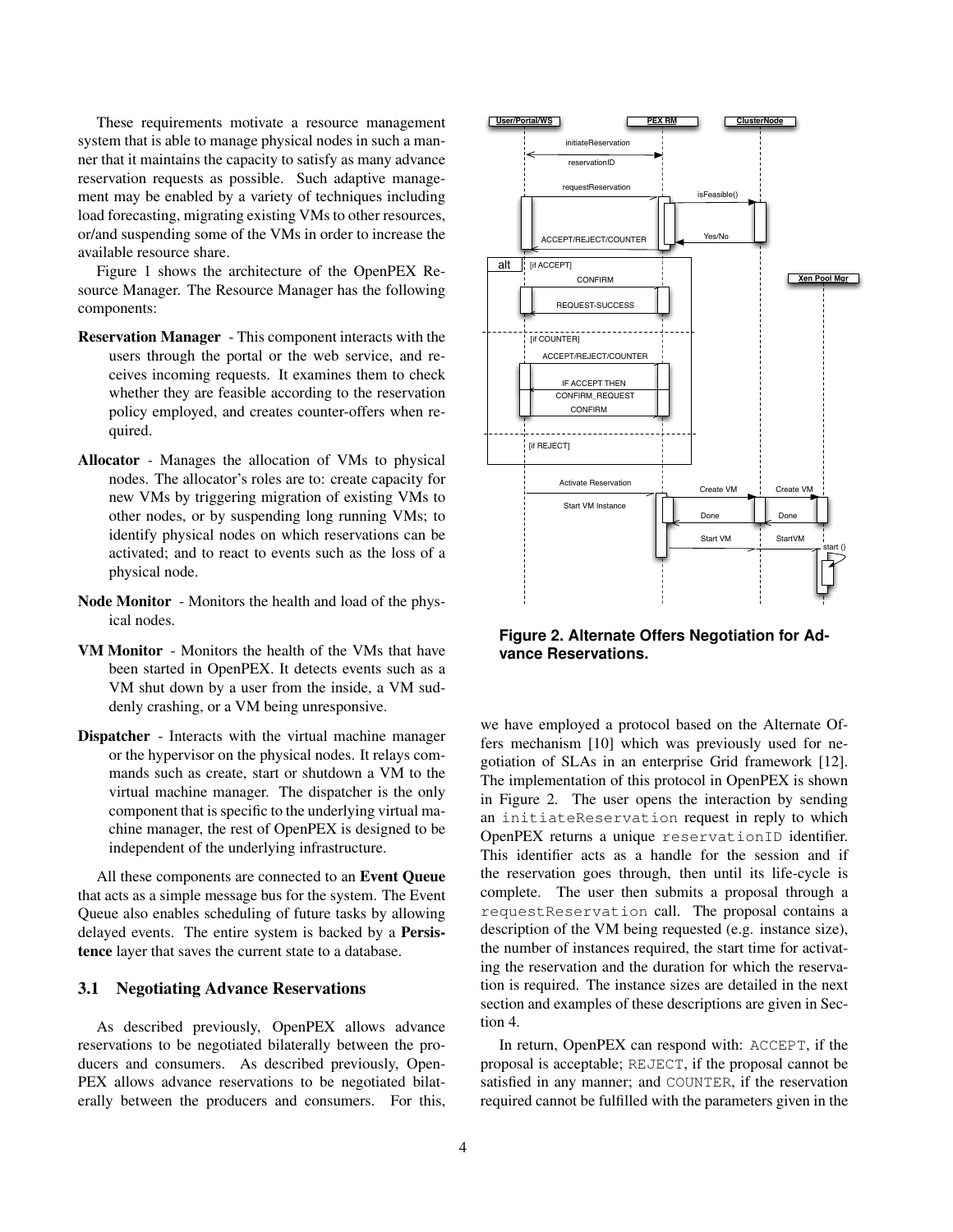

**Figure 3. OpenPEX Entity Relationship Diagram.**

| Welcome to the PEX Portal!  | <b>Test User</b>             |  |  |
|-----------------------------|------------------------------|--|--|
| <b>Make New Reservation</b> | View / Activate Reservations |  |  |
| View / Edit PEX Account     | View / Halt Running VMs      |  |  |

**Figure 4. OpenPEX Welcome Screen.**

proposal but an alternative can be generated instead. With the last option, OpenPEX returns an alternative (or counter) proposal generated by replacing terms of the user's original proposal with those acceptable to it. For example, a user could ask for 5 instances of a Virtual Machine of small instance size (refer Section 3.2) and with Red Hat Enterprise Linux operating system. These instances have to be started at 10:00 a.m. on August 21, 2009 for six days after which they can be shut down. However, OpenPEX may not be able to provision these instances on August 21, but may have free nodes for six days starting August 23. In this case, it will generate a counter proposal that replaces only the start time with the new start time in the user's original proposal. If OpenPEX is not able to provision the VMs in any case (e.g. number of instances requested exceeds its capacity), then the proposal is rejected. When the user receives an ACCEPT, he can then reply with CONFIRM to confirm the reservation. In reply to a COUNTER, the user has the same three reply options. In case the user accepts the counter-proposal (through the reply ACCEPT), Open-PEX sends back a CONFIRM-REQUEST so that the user can reply back with a CONFIRM to confirm the reservation. This extra step is necessary as, even though the protocol is bilateral, only OpenPEX can confirm a reservation.

Once the reservation is confirmed, the user can activate it by instantiating the VMs in the reservation after the agreedupon start time. The user can start or shutdown VMs at any time during the course of the reservation. Once the duration is over, the reservation expires, and all active VMs on that reservation are shutdown.

**Table 1. List of available VM configurations in OpenPEX.**

| <b>Size</b>   | Configuration                |
|---------------|------------------------------|
| SMALL         | 1 CPU, 768 MB RAM, 10 GB HDD |
| <b>MEDIUM</b> | 2 CPU, 1.5 GB RAM, 20 GB HDD |
| LARGE         | 3 CPU, 2.5 GB RAM, 40 GB HDD |
| <b>XLARGE</b> | 4 CPU, 3.5 GB RAM, 60 GB HDD |

### 3.2 Resource Management in OpenPEX

Users are only able to ask for standardised configurations of virtual machines from the OpenPEX Resource Manager. These configurations depict the "sizes" of the virtual machines as given in Table 1. The virtual machines can be paired with an operating environment chosen from the templates available in the OpenPEX database.

When a user request arrives at the Reservation Manager, the individual nodes are polled to determine which of them are free at the requested time. If more than one nodes are free, then the Manager choses the most loaded of them to host the request. In case, there are no free nodes available, an alternate time slot is requested from each of the nodes. The node that provides a starting time closest to the original request is temporarily locked, and the new starting time is sent as an alternate offer to the user via a COUNTER reply in the negotiation protocol.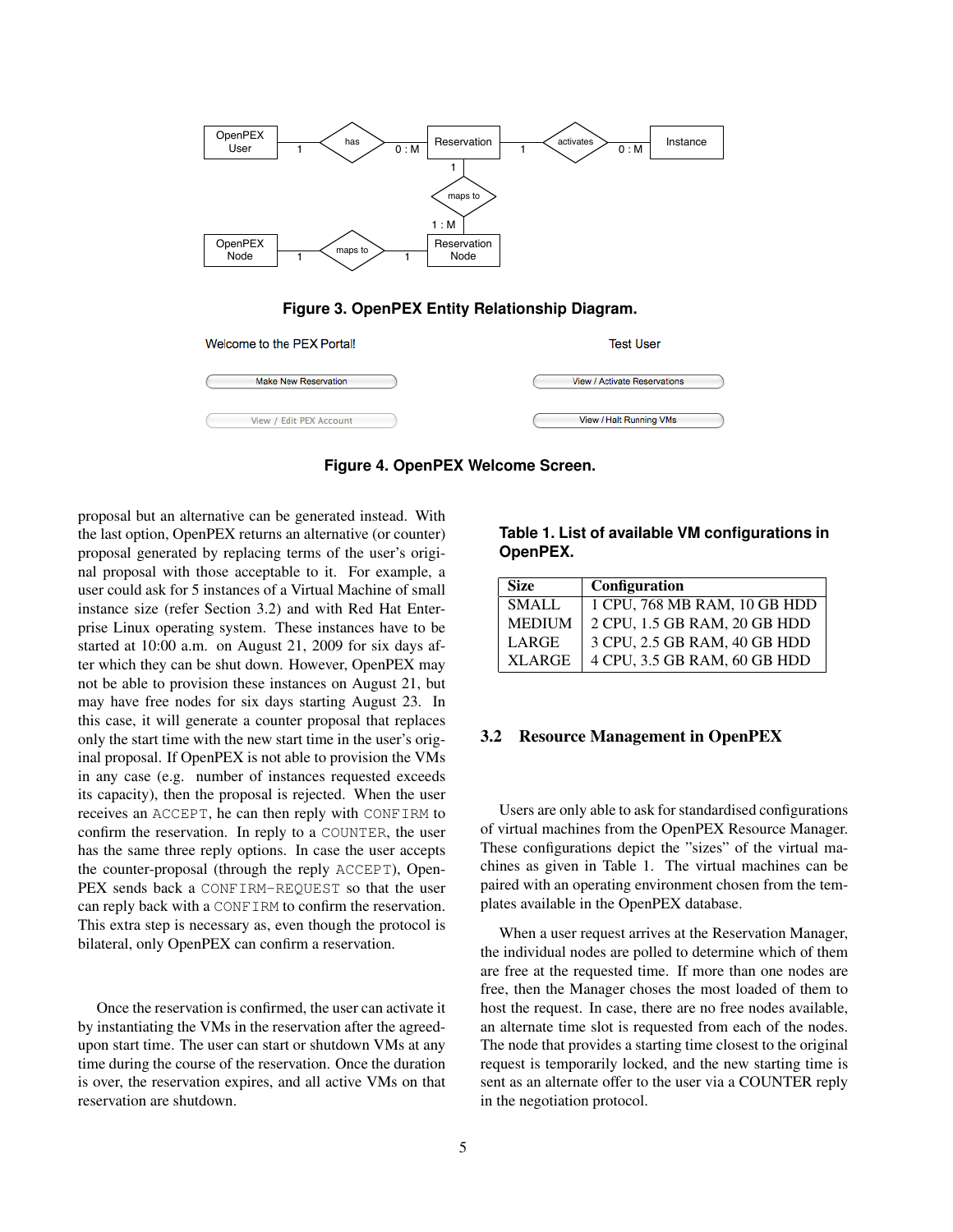#### View and Activate Reservations

|  | $\ll$ $\ll$ |  |  | $\rightarrow$ |  |
|--|-------------|--|--|---------------|--|
|--|-------------|--|--|---------------|--|

| Template                                     | <b>Request ID</b>                        | #<br>Instances | <b>Start Time</b>                  | End Time                           | <b>Status</b>    | Activate | <b>Delete</b> |
|----------------------------------------------|------------------------------------------|----------------|------------------------------------|------------------------------------|------------------|----------|---------------|
| <b>PEX Debian Etch</b><br>4.0 Template       | 7C46FD99-<br>D74F-7BB6-4488-799FD374A957 |                | Fri Aug 21<br>12:32:34 EST<br>2009 | Fri Aug 21<br>13:32:34 EST<br>2009 | <b>ACTIVATED</b> | Activate | Delete        |
| <b>PEX Windows XP</b><br><b>SP2</b> Template | FC610D5C-1A6F-D232-0D4B-<br>27B27D2164CB |                | Fri Aug 21<br>12:34:59 EST<br>2009 | Fri Aug 21<br>13:34:59 EST<br>2009 | <b>ACTIVATED</b> | Activate | Delete        |
| <b>PEX Debian Sarge</b><br>3.1 Template      | B4ABF518-9197-<br>EC3B-1676-8EE35982A84D |                | Fri Aug 21<br>12:37:26 EST<br>2009 | Fri Aug 21<br>13:37:26 EST<br>2009 | <b>ACTIVATED</b> | Activate | <b>Delete</b> |

Back

#### **Figure 5. OpenPEX Reservations Screen.**

View, Start and Stop Virtual Machines

| VM ID                                        | Name                             | <b>Status</b>           | <b>Start Time</b>                         | <b>End Time</b>                           | <b>Cluster Node</b>                             | <b>IP Address</b> | <b>Stop</b><br><b>VM</b> |
|----------------------------------------------|----------------------------------|-------------------------|-------------------------------------------|-------------------------------------------|-------------------------------------------------|-------------------|--------------------------|
| 7e1895a4-<br>fcdd-9455-9ecb-<br>c7a6fcacaf3e | test-1198382542                  | <b>RUNNING 12:19:43</b> | Fri Aug 21<br><b>EST 2009</b>             | Fri Aug 21<br>13:32:34<br><b>EST 2009</b> | org.unimelb.openpex.xen.XenClusterNode@6385918e | 128.250.33.150    | Stop                     |
| 147765ac-<br>a073-5424-9025-<br>ad87e3034122 | test-1551460826 RUNNING 12:22:06 |                         | Fri Aug 21<br><b>EST 2009</b>             | Fri Aug 21<br>13:34:59<br><b>EST 2009</b> | org.unimelb.openpex.xen.XenClusterNode@6b9bb4bb | 128.250.33.151    | Stop                     |
| 0949ddf6-456e-<br>af68-d5b7-51b4bfd34281     | test-1858665073 RUNNING          |                         | Fri Aug 21<br>12:24:35<br><b>EST 2009</b> | Fri Aug 21<br>13:37:26<br><b>EST 2009</b> | org.unimelb.openpex.xen.XenClusterNode@554d4f9  | 128.250.33.152    | Stop                     |

**Figure 6. OpenPEX Instances Screen.**

#### 3.3 Web Portal Interface

OpenPEX is developed completely in Java and is deployed as a service in an application container on the cluster head node (or the storage node). It communicates with the pool manager using the Xen API and uses the Java Persistence API (JPA) for the persistence back-end. The database structure for PEX is depicted in Figure 3 and follows Object-Relational Mapping (ORM) for easy development and extensibility.

The OpenPEX system provides an easy to use Web Portal interface, enabling the user to access all the functionality of the OpenPEX. Users can access the system via a web browser, register for an account and login to the system. Upon logging in they will be greeted by a simple Welcome Screen depicted in Figure 4, which shows what functions are available to the end user.

The user can choose to make a new reservation, where they can choose the size of the reservation they wish to make (from the choices listed in Table 1), the start and end time, the template (i.e. Operating System) they wish to use and the number of instances they require. Their request can be accepted or they can enter into a negotiation until they come to an agreement with the OpenPEX cluster.

Once this process has occurred, they can view their existing reservations and activate any unclaimed reservations via the Reservations screen. Figure 5 shows the Reservations screen with three reservations. If a reservation was not yet activated, a user can choose to delete it (if they no longer required it) or activate it, so the associated instances can start at the appropriate start time.

Virtual Machine instances can be viewed and manipulated via the Instances screen depicted in Figure 6. Here the user can view salient information regarding their VM instance, such as it's machine name, status (e.g. HALTED, RUNNING, PAUSED, SUSPENDED). start time, end time, and IP address. An instance can also be stopped early (i.e. before it's designated end time) if desired.

### 4 RESTful Web Service Interface

It is essential to provide programmatic access to the functions and capabilities of an OpenPEX cluster, in order for users to be able to dynamically request reservations from the system (i.e. scaling out during periods of peak load), or even to integrate an OpenPEX system into a wider pool of computing resources. As such, the full functionality of the OpenPEX system is exposed via Web Services, which are implemented in a RESTful (REpresentational State Transfer) style [6].

The REST-style architecture provides a clear and clean delineation between the functions of the client and the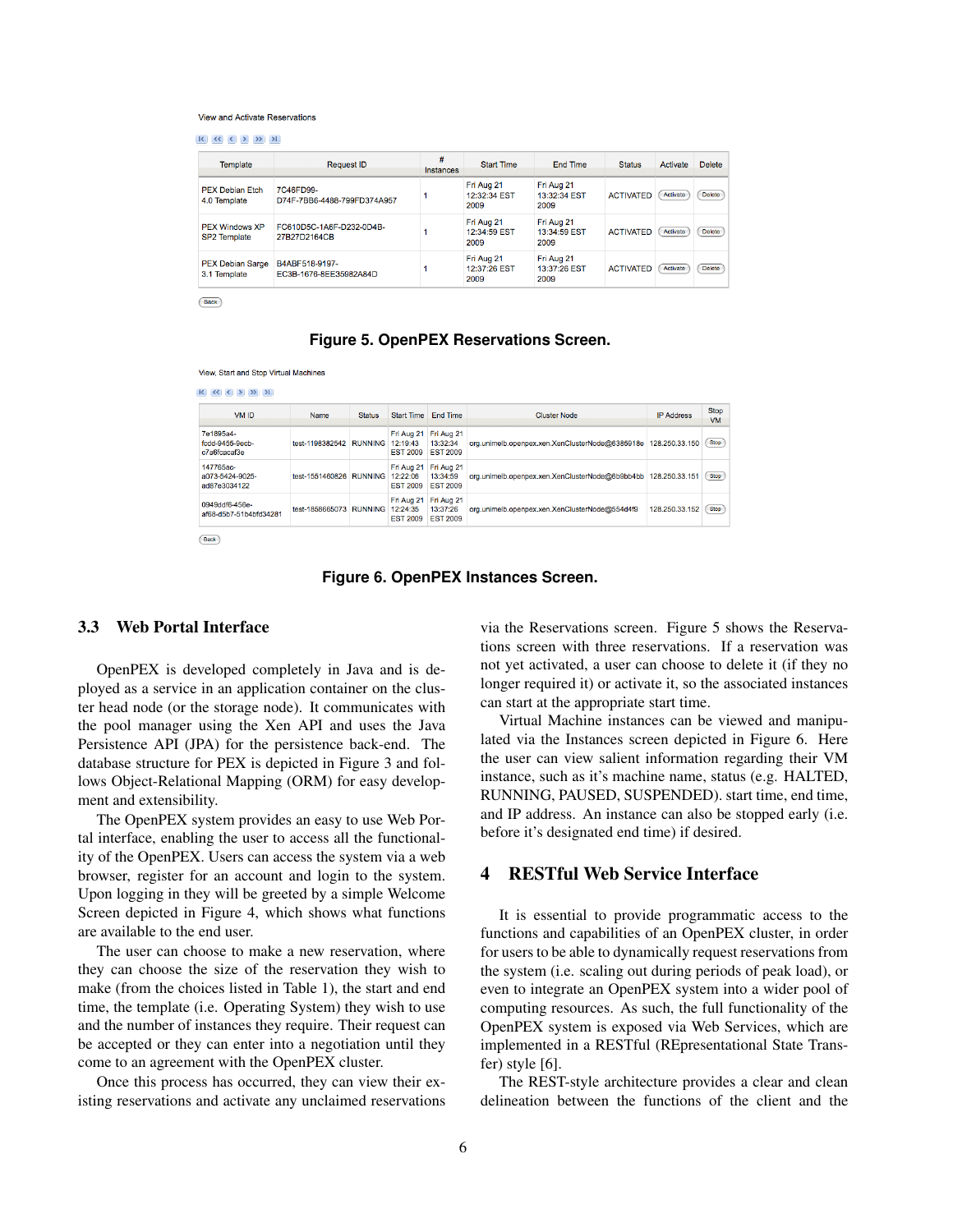| <b>OpenPEX Operation</b>    | <b>HTTP</b>   | Endpoint                                 | <b>Parameters</b> | <b>Return type</b>                  |
|-----------------------------|---------------|------------------------------------------|-------------------|-------------------------------------|
| Create reservation          | <b>POST</b>   | /OpenPEX/reservations                    | JSON (Fig. 7)     | $\overline{\text{JSON}}$ (Fig. 8,9) |
| Update reservation          | <b>PUT</b>    | /OpenPEX/reservations/requestId          | <b>JSON</b>       | <b>JSON</b>                         |
| Delete reservation          | <b>DELETE</b> | /OpenPEX/reservations/requestId          | None              | <b>HTTP 200 (OK)</b>                |
| Activate reservation        | <b>PUT</b>    | /OpenPEX/reservations/requestId/activate | None              | <b>HTTP 200 (OK)</b>                |
| Get reservation information | <b>GET</b>    | /OpenPEX/reservations/requestId          | None              | <b>JSON</b>                         |
| List reservations           | <b>GET</b>    | /OpenPEX/reservations                    | None              | <b>JSON</b>                         |
| Get instance information    | <b>GET</b>    | /OpenPEX/instances/vm_id                 | None              | <b>JSON</b>                         |
| List instances              | <b>GET</b>    | /OpenPEX/instances                       | None              | <b>JSON</b>                         |
| Stop instance               | <b>PUT</b>    | /OpenPEX/instances/vm_id/stop            | None              | <b>HTTP 200 (OK)</b>                |
| Reboot instance             | <b>PUT</b>    | /OpenPEX/instances/vm_id/reboot          | None              | <b>HTTP 200 (OK)</b>                |
| Delete instance             | <b>DELETE</b> | /OpenPEX/instances/vm_id                 | None              | <b>HTTP 200 (OK)</b>                |

**Table 2. OpenPEX RESTful Endpoints.**

server. A client performs operations on resources (such as *reservations* and *instances*) which are identified through standard URIs. The server returns a JSON<sup>1</sup> representation of the resource back to the client to indicate the current state of that resource. Clients can modify and delete these resources by altering and returning their representations as required. A client could be a Java or Python program, or a Web Portal management interface for the OpenPEX system.

```
{
   "duration": 3600000,
   "numInstancesFixed": 1,
  "numInstancesOption": 0,
  "startTime": "Mon, 17 Aug 2009 04:49:03 GMT",
  "template": "PEX Debian Etch 4.0 Template",
  "type": "XLARGE"
}
```
### **Figure 7. Create reservation JSON body**

Table 4 lists the functions exposed by the Web Service interface, along with their corresponding HTTP methods and endpoints. Some calls require a JSON body whilst others trigger their functionality by simply being accessed. The calls typically return a JSON object or array, or simply a HTTP code denoting whether an operation was a success or failure. All the methods listed require HTTP basic authentication. From this table we can see that the full OpenPEX life-cycle is exposed via the Web Services interface. Customers can create a new reservation, engage in the bilaterally negotiation (via the Alternate Offers protocol described earlier in this paper) via the /OpenPEX/reservations endpoint, and finally activate their reservation. Once a reservation has been activated, the corresponding Virtual Machine instances are started at their designated start time. A user has control over these instances via the /OpenPEX/instances endpoint,

```
<sup>1</sup>The application/json Media Type for JavaScript Object Notation
(JSON) - http://tools.ietf.org/html/rfc4627
```
where they can stop, reboot or delete these instances.

```
{
   "proposal": {
     "duration": 3600000,
      "id": "5D0FA0EB-90A8-F4E6-1DFF-61B2CEC6AD91",
      "numInstancesFixed": 1,
      "numInstancesOption": 0,
      "startTime": "Mon, 17 Aug 2009 04:49:03 GMT",
      "template": "PEX Debian Etch 4.0 Template",
      "type": "XLARGE",
      "userid": 1
   },
  "reply": "ACCEPT"
}
```
#### **Figure 8. Reply to reservation request**

Figure 7 depicts the JSON body for a new reservation call. A user specifies the duration of the reservation, the number of instances required, the start time, the desired template (e.g. Operating System) required and the type (Table 1) of instance required. These preferences are expressed in the JSON body of the call. OpenPEX will then respond with a JSON reply that indicates the outcome of the request, which could be an acceptance of the proposed reservation (shown in Figure 8), a counter offer indicated an alternate reservation that could satisfy the user (shown in Figure 9), or an outright rejection of the proposed reservation.

Upon successfully obtaining a reservation in the system, a user can get the reservation record and activate the reservation. Once the reservation has been activated the user can then operate on the instances themselves, obtaining the instance record, and control the state of the Virtual Machine instance itself by stopping, rebooting or deleting it.

#### 5 Conclusion and Future Work

In this paper we introduced OpenPEX, a system that allows users to provision resources ahead of time through ad-